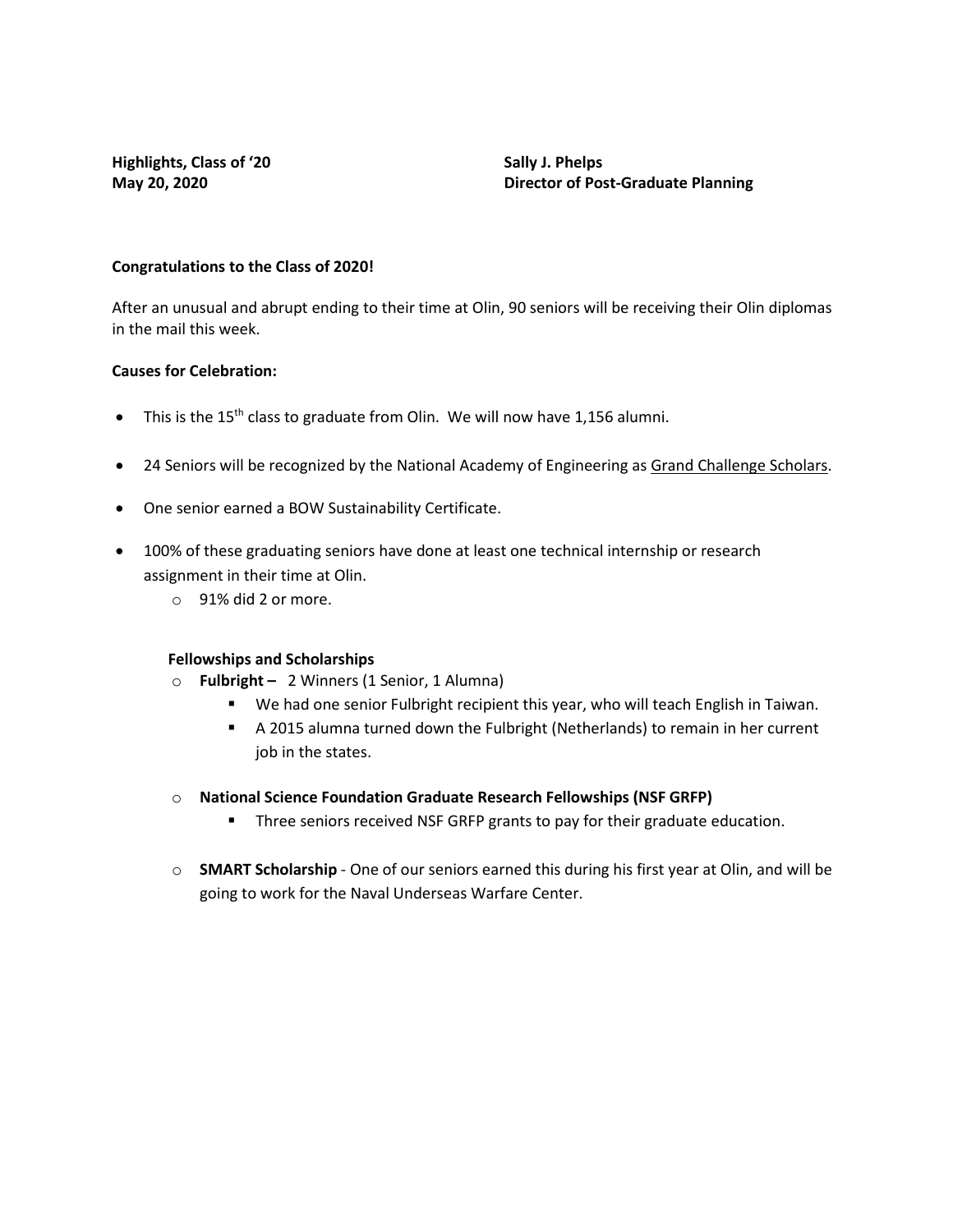## **Employment**

While several grads are still interviewing or making final decisions, the Class of 2020 has done well! o 47 graduates have jobs, including a few who are contracting or have internships.

| Amazon (3)                    | Facebook (3)                    |
|-------------------------------|---------------------------------|
| Epic $(3)$                    | Shark Ninja (2)                 |
| Microsoft (3)                 | Tesla (2)                       |
| <b>Ball Aerospace</b>         | <b>Natel Energy</b>             |
| <b>Blue Origin</b>            | Naval Underseas Warfare Center  |
| Cambr.io                      | <b>Neuroscouting</b>            |
| Citrix                        | Northrop Grumman                |
| Cognex                        | nLight Nutronics                |
| <b>Constant Contact</b>       | <b>Olin Shop</b>                |
| Giner                         | <b>Procter and Gamble</b>       |
| <b>Ginkgo Bioworks</b>        | <b>Raytheon BBN</b>             |
| The Hive @ Claremont Colleges | simplehuman                     |
| <b>IBM</b>                    | <b>Spacex</b>                   |
| <b>Instructables</b>          | Systems & Technology Research   |
| <b>Kitty Hawk</b>             | <b>Tableau Software</b>         |
| <b>Lockheed Martin</b>        | <b>Trace Matters Scientific</b> |
| <b>Machina Lab</b>            | <b>TTM Technologies</b>         |
| <b>MikMak</b>                 |                                 |

**One will work for a family business in India and another will be a property manager on Martha's Vineyard.** 

### **Graduate School**

12 members of the Class of '20 will attend graduate school:

### **Stanford (3)**

- PhD in Mechanical Engineering
- PhD in Electrical Engineering
- MS in Electrical and Computer Engineering

| MS in Product Design and Manufacturing                |
|-------------------------------------------------------|
| PhD in Robotics                                       |
| PhD in Chemical Engineering                           |
| PhD in Applied Sciences, Wyss Institute               |
| PhD in Robotics                                       |
| PhD Computer Science and Learning Sciences            |
| MS in Mechanical Engineering (Automotive Engineering) |
| PhD in Mechanical Engineering                         |
| MS in Math (Cryptography and Security)                |
|                                                       |

**Congratulations to the Olin Class of 2020 – we are extremely proud of you!**